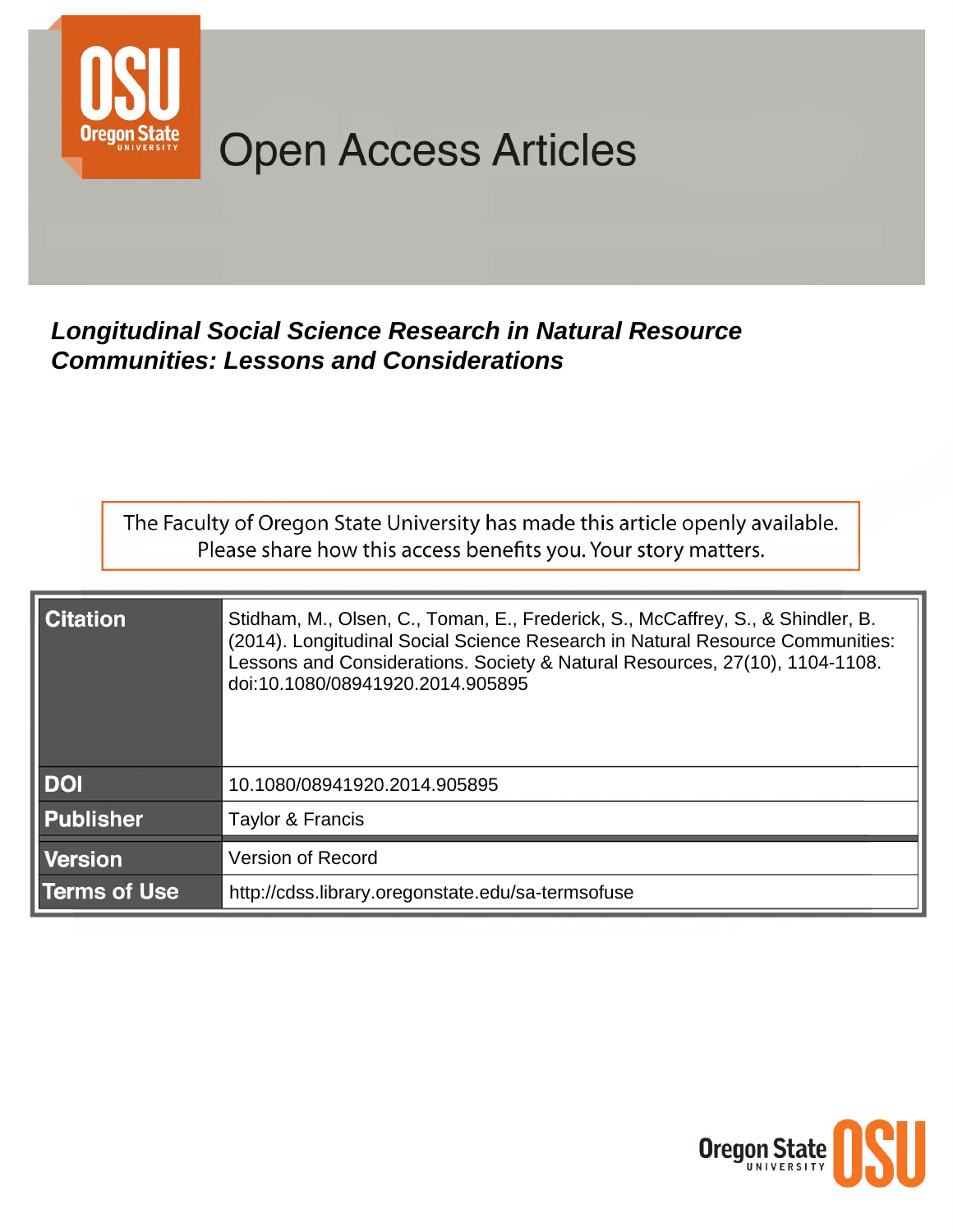

# Research Note

# Longitudinal Social Science Research in Natural Resource Communities: Lessons and Considerations

# MELANIE STIDHAM

School of Environment and Natural Resources, The Ohio State University, Columbus, Ohio, USA

# CHRISTINE OLSEN

Department of Forest Ecosystems and Society, Oregon State University, Corvallis, Oregon, USA

# ERIC TOMAN

School of Environment and Natural Resources, The Ohio State University, Columbus, Ohio, USA

## STACEY FREDERICK

Department of Forest Ecosystems and Society, Oregon State University, Corvallis, Oregon, USA

## SARAH MCCAFFREY

USDA Forest Service, Northern Research Station, Evanston, Illinois, USA

# BRUCE SHINDLER

Department of Forest Ecosystems and Society, Oregon State University, Corvallis, Oregon, USA

The majority of social science research is cross-sectional in nature, with data collected at a single point in time. However, social systems are dynamic and many of the variables of interest to social scientists may change over time. Longitudinal research methods enable data collection at two or more points in time among a population of interest to examine change in measured variables and influencing factors. Despite the opportunities it affords, longitudinal research is relatively uncommon in natural-resource-based social science research as compared to other fields (e.g.,

Received 25 February 2013; accepted 31 July 2013.

Address correspondence to Melanie Stidham, School of Environment and Natural Resources, The Ohio State University, 210 Kottman Hall, 2021 Coffey Road, Columbus, OH 43210, USA. E-mail: stidham.39@osu.edu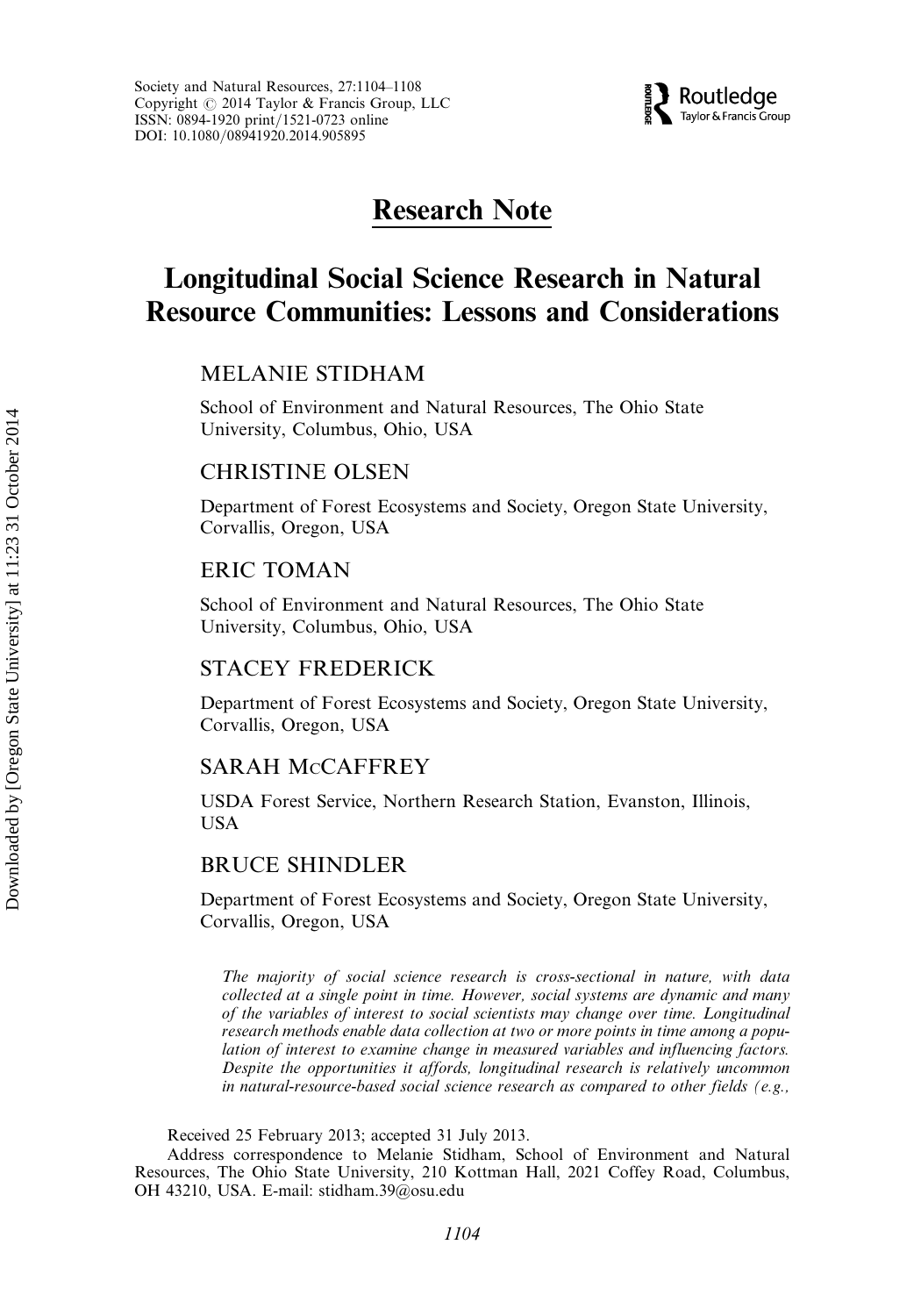medical, criminal, education). We feel that the field of natural resource social science is ripe for a proliferation of longitudinal studies, now that a substantial body of cross-sectional data has been built. In the spirit of encouraging more of this type of research, we draw on our collective experiences in longitudinal studies to share lessons learned in research design, sampling, and data management.

Keywords lessons learned, longitudinal research, natural resource social science

As the work published in this journal demonstrates, social science research may draw on theory from a variety of disciplines, employ a diverse range of methodological approaches, and address a multitude of research contexts. In most cases, crosssectional data (collected at a single point in time) are used to investigate constructs that are likely to change over time. Although careful analysis of crosssectional data can provide insight into dynamic social constructs, it ultimately has a limited ability to understand ongoing processes. Babbie (1995, 95) describes such an approach as attempting to ''determine the speed of a moving object on the basis of a high-speed, still photograph.''

Longitudinal research addresses this weakness by collecting data over two or more points in time, enabling a more direct analysis of change within a population. We have utilized longitudinal research designs to measure change in attitudes, behaviors, and citizen–agency relationships as related to wildfire social science and forest health in eight different panel studies. In this research note, we draw on this experience to describe longitudinal panel research and identify key points to consider when designing and implementing such studies.

#### Brief Background on Longitudinal Research

Much of the early natural resource longitudinal research in the social sciences was conducted in a recreation management context (e.g., Kuentzel and Heberlein 1992; Shelby et al. 1988). As federal programs like the Recreation Opportunity Spectrum and the Limits of Acceptable Change systems were being introduced, resource professionals began looking for ways to gauge changing conditions on the landscape and among users—particularly the displacement of recreation visitors. Outside of recreation trends, fewer longitudinal studies have been performed; however they have spanned a variety of topic areas. McCool and Stankey (1986) studied changes in perceptions of prescribed burning by visitors to the Selway–Bitterroot Wilderness in Montana over a 10-year period; Brown and Harris (2000) examined shifts in attitudes toward management strategies within the USDA Forest Service between 1990 and 1996; and Carroll et al. (2000) sought to understand the changing adaptation strategies for laid-off forest products workers in Idaho over a 1-year period. As these examples illustrate, there is potential for use of longitudinal methods in a variety of natural resource social science applications.

Longitudinal research is not defined by a singular method, but rather describes a variety of research approaches that repeatedly sample a population, process, or system over time (Bauer 2004). Menard (2002) has identified three characteristics of a longitudinal data set: (1) Data are collected in two or more distinct time periods; (2) participants or cases are the same (panel) or comparable (cohort) in each data collection period; and (3) analysis compares data collected in each time period. Panel studies, with data collection among the same individuals at two or more points in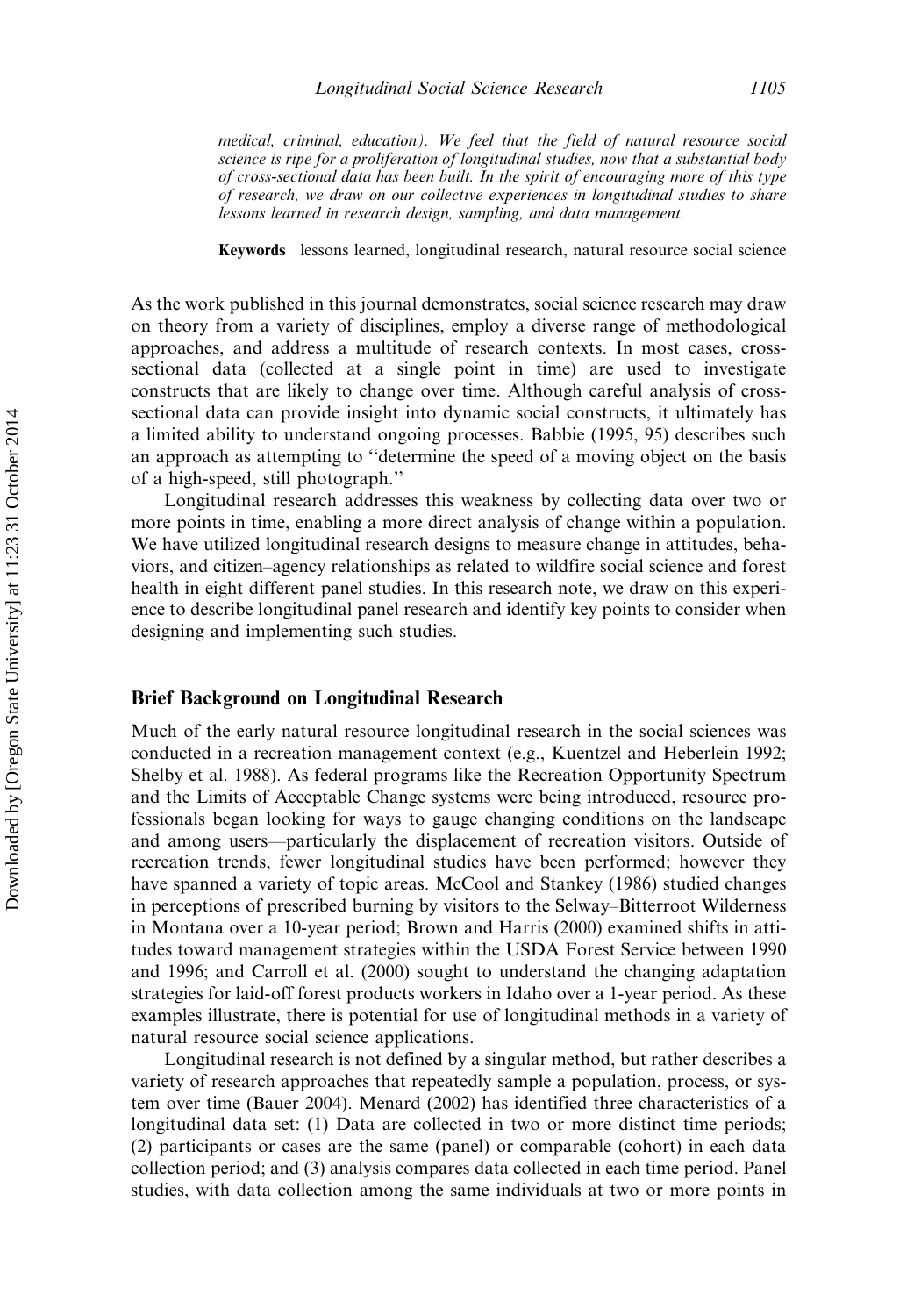time, may be the most familiar of the longitudinal approaches. Repeated cross sections (sometimes termed trend studies) are another common approach; in these studies the survey instrument is repeated in a population of interest using an entirely new sample of individuals (Bauer 2004; Menard 2002).

Bauer (2004) describes several advantages of longitudinal data:

- . Longitudinal data allow for measuring changes at the individual level in populations of interest. This method provides the ability to track and monitor participants' changes in beliefs, attitudes, behaviors, or other variables of interest over time.
- . Compared to cross-sectional approaches that ask participants to describe potential change over time, longitudinal methods decrease recall error by soliciting current responses at different points in time.
- . Longitudinal data provide flexibility and adaptability by allowing for the inclusion of additional variables in later data collection periods to probe particular areas of interest, include measures excluded from prior rounds, or examine the influence of current events to examine potential causes of observed change.

Despite these advantages, there are also several potential disadvantages to using longitudinal methods:

- . They can be costly and difficult to implement.
- . For panel studies, it can be difficult to locate past participants.
- . Drop-out of participants over time.
- . Participant familiarity with survey instrument may influence responses.
- . Ensuring comparability of results across time.

The goal of this article is to share some of our lessons learned to inform the efforts of others who are interested in applying longitudinal approaches.

# Learning from Experience

Over the years we have collectively implemented a variety of longitudinal panel studies; some were designed as longitudinal studies from their inception, while others were more opportunistic as we encountered an unforeseen opportunity to resurvey a sample from a previous project. Along the way we have encountered a number of challenges unique to both planned and unplanned studies. From our combined experiences we offer the following recommendations regarding project design and management. While our experiences are specific to panel designs, many of these recommendations are applicable to other longitudinal designs as well.

# Selecting a Panel Sample

- *Oversample*: It is generally not possible to resample everyone from the first round of data collection, due to emigration, aging, and other life changes. Oversampling at the beginning of the project helps ensure that enough people are available for subsequent data collection.
- $\bullet$  *Be consistent*: If it is important that the same individual (rather than same household) takes the survey both times, this should be highlighted in the cover letter or initial contact in subsequent phases. Asking demographic questions in all phases of research can help provide a check on consistency.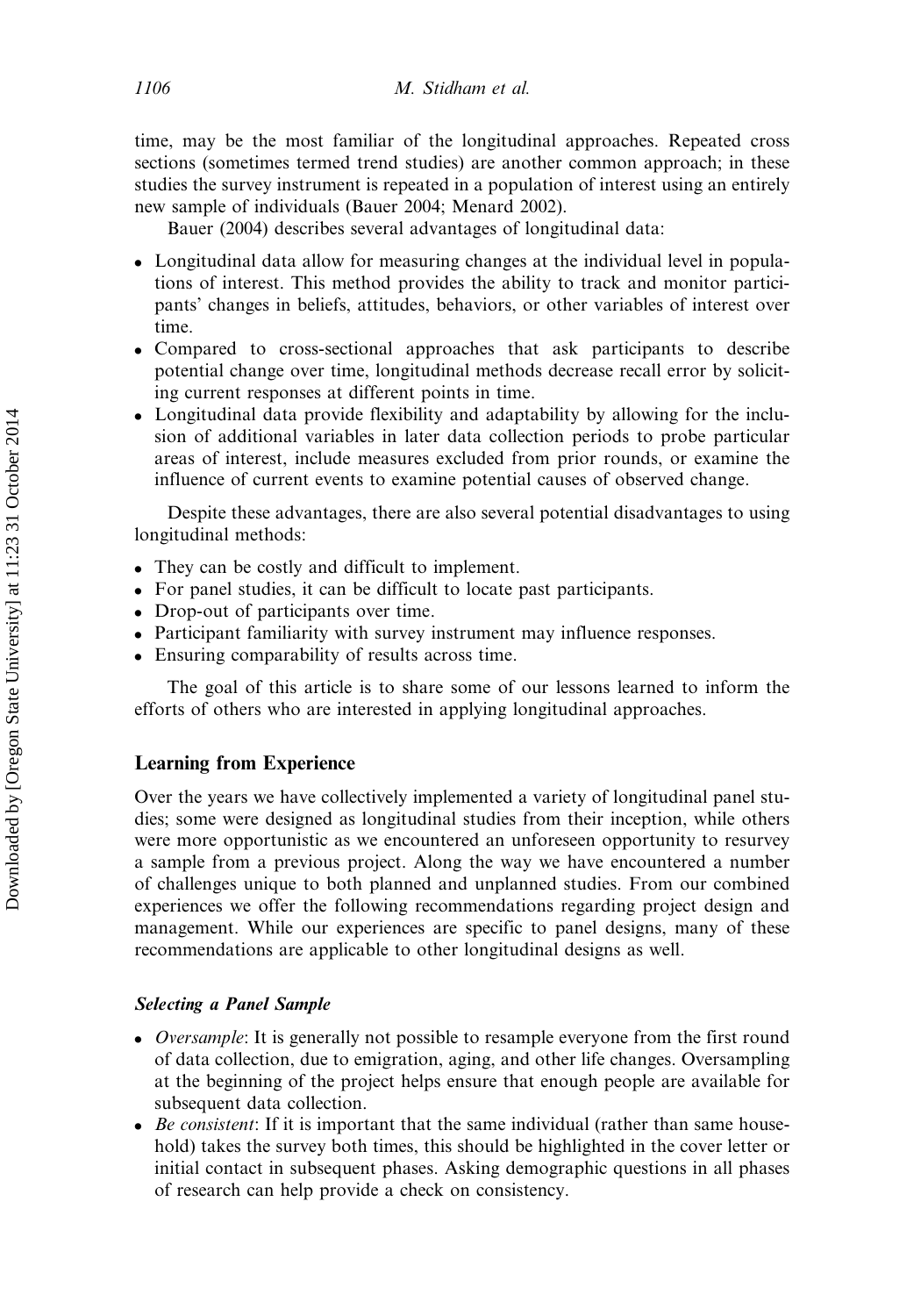• Take site selection into account: When conducting on-site interviews it may require multiple site visits to complete data collection, particularly after the first round when the sample is fixed. While interview sites do need to meet the criteria of interest for the particular study, locations that are easy to access for the research team can greatly facilitate data collection.

## Designing Question Format

Particular attention should be paid to how the data will be compared during instrument design. Some questions will likely be repeated in all data collection phases, but others may only be asked once. Additionally, questions may be added to take advantage of advances in theoretical or practical knowledge within the broader field of study or new circumstances within the research population.

- Use identical wording: Any information that is intended to be compared should be worded exactly the same way—slight changes in wording of questions or measurement scales can seem inconsequential during instrument development or data collection, but become a problem during data analysis.
- . Ask about extenuating events: Circumstances change over time and it is helpful to know if a particular event or situation led to a change in someone's response. Include a few questions asking about changing circumstances. Both closed- and open-ended questions are useful.
- . Number survey items consistently: Where practical, keep the question number for identical questions the same in subsequent survey formats, to reduce data entry and analysis errors.

### Data Management

- . Maintain a consistent research team: Although principle investigators may not change, in a longitudinal project those collecting and managing the data may change. Whenever possible, project design should try to maintain consistent personnel throughout the entire project. This provides particular benefits to data management (facilitates quality control) and recontacting interview participants (builds on positive rapport previously established).
- . Diligently maintain detailed metadata and procedural notes: Record the what, how, and why on everything, from project design to sampling frame to data analysis. This is particularly important if research team members change over time or are not all in the same physical location. The following practices make it easier to transition between phases of research, even when key personnel have changed:
	- . Maintain a project log that documents decisions and activities. Include names of all existing documents, file names, date of most recent update, and storage locations. Save the project log in a location accessible to all team members.
	- . Maintain a detailed data entry journal (e.g., protocols for handling questions with two responses to a question), attach code manuals to all databases, and include the current date in filenames.
- . Keep the attrition rate as low as possible: Maintaining the same participants across time is one of the greatest challenges to longitudinal panel research. While mortality and respondent relocation are unavoidable, there are numerous strategies to encourage respondents' continued participation.